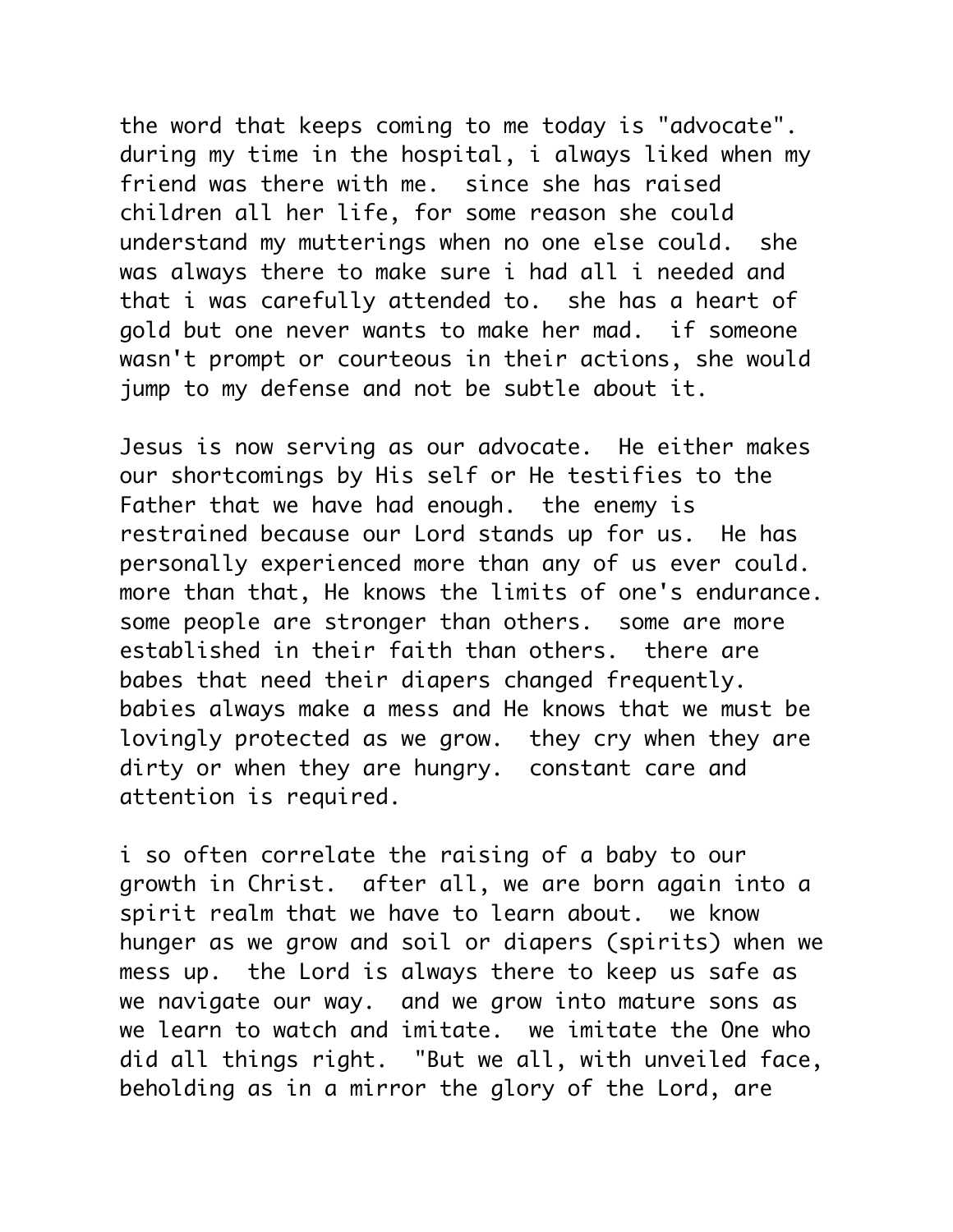being transformed into the same image from glory to glory, just as by the Spirit of the Lord." 1 cor 3:18 we are born babes but we are not to remain babes.

did not the Father say, "this is My beloved Son in whom I am well pleased." don't get hung up on Jesus being the Son of God. He is part of the eternal triune composure of God. that was made clear in john 1:1 "in the beginning was the Word, and the Word was with God, and the Word was God. He was in the beginning with God. All things were made through Him, and without Him nothing was made that was made." begotten insinuates creation and He was not created. He always was. He wasn't begotten until He was manifested in the flesh and that was so He could die for our sins.

i have a favorite verse from the amplified bible. "the measure of thought and study you give to the truth you hear will be the measure of virtue and knowledge that comes back to you." mark 2:24 friend, you can have as much of God as you want. the one who hungers and thirsts after righteousness shall be filled. He says to seek and you shall find. we are all to work out our own salvation with fear and trembling.

may each of us to make that diligent search. just because someone is born into a religion or a denomination doesn't mean it is God's way. the devil who rules this world is always seeking to divide or distort the true path to God. it is the One Who died that we might live. the One who paid the price we could never pay. the one who conquered death and now lives forever. we need to seek out the face of God and He will reveal to us the truth. Jesus said "I am the